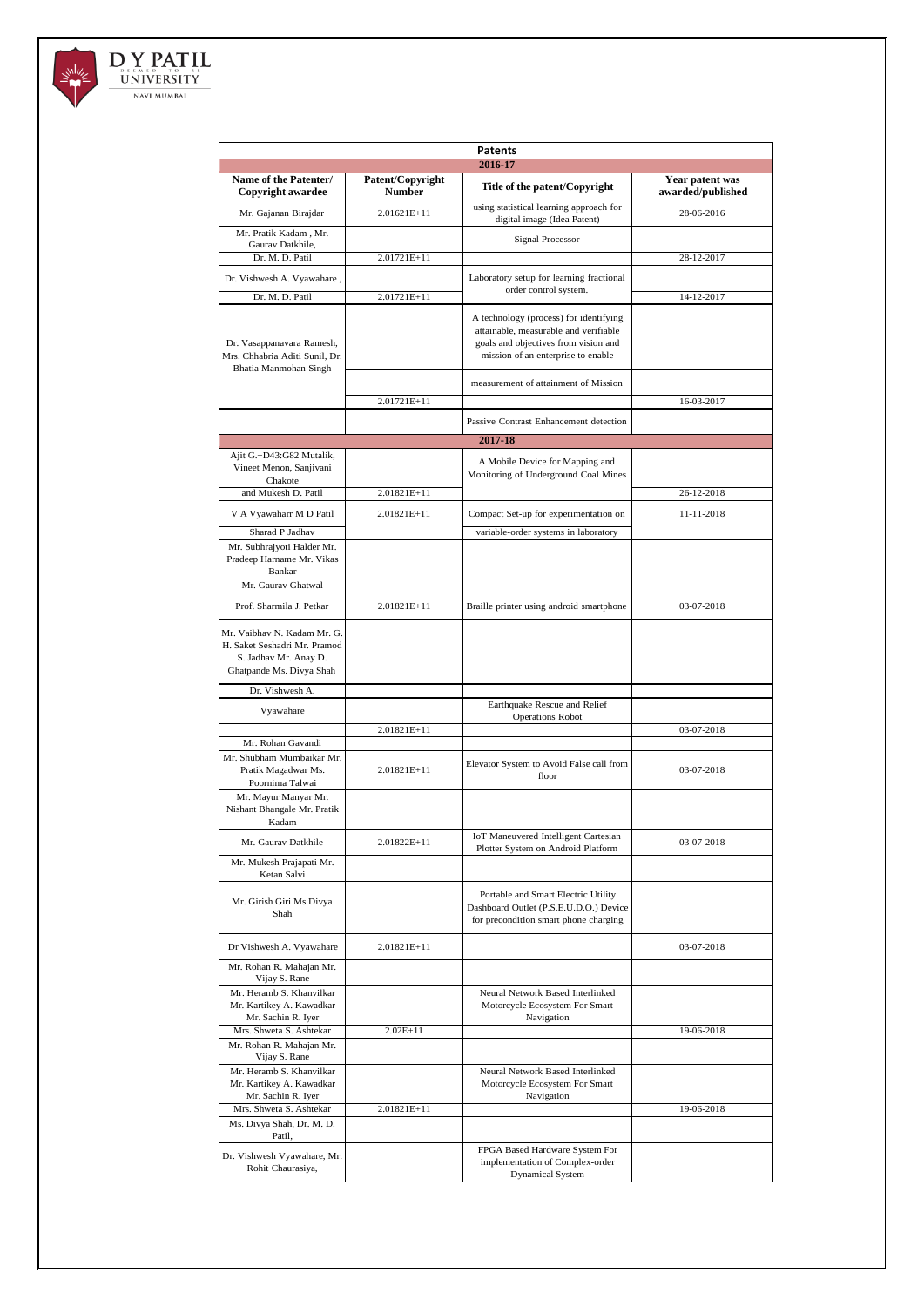

## DY PATIL UNIVERSITY NAVI MUMBAI

| Ms. Khushboo Pichhode                                   | 2.01821E+11       |                                                                 | 01-05-2018        |
|---------------------------------------------------------|-------------------|-----------------------------------------------------------------|-------------------|
| Dr. Prasiddh Trivedi Dr.                                |                   |                                                                 |                   |
| Mukesh D. Patil Dr. Vishwesh                            |                   |                                                                 |                   |
| A. Vyawahare                                            |                   |                                                                 |                   |
| Mr. Pratik Kadam Ms. Divya<br>Shah                      |                   |                                                                 |                   |
|                                                         |                   | A Novel Laboratory Setup to Study                               |                   |
| Mr. Gaurav Datkhile                                     |                   | <b>Advanced Nonlinear and Robust</b>                            |                   |
|                                                         | 2.01821E+11       | <b>Controller Concepts</b>                                      | 23-02-2018        |
| Dr. Mukesh D. Patil Dr.                                 |                   |                                                                 |                   |
| Sharad P. Jadhay Dr.                                    |                   |                                                                 |                   |
| Vishwesh A                                              |                   |                                                                 |                   |
| . Vyawahare                                             | 2.01821E+11       | Compact setup for experimentation on                            | 23-02-2018        |
|                                                         |                   | variable-order systems in laboratory                            |                   |
| Mr. Girish Giri                                         |                   |                                                                 |                   |
| Mr. Mukesh Prajapati Mr.                                |                   | Digital Drafting apparatus for real time                        |                   |
| Ketan Salvi                                             |                   | archetyping and supplemented digital<br>rendering               |                   |
|                                                         | 2.01821E+11       |                                                                 | 21-02-2018        |
| Dr. Vishwesh A. Vyawahare                               |                   |                                                                 |                   |
| Ms. Divya Shah                                          |                   |                                                                 |                   |
|                                                         |                   |                                                                 |                   |
|                                                         |                   | DSP Based Hardware Emulator for                                 |                   |
| Mr. Pratik Kadam Mr. Gaurav                             |                   | Complex-Order Fractional Dynamical                              |                   |
| Datkhile                                                |                   | System Using Artificial Neural Network                          |                   |
| Dr. Vishwesh Vyawahare                                  | 2.01821E+11       | Approximation Technique                                         | 21-02-2018        |
| Ms. Divya Shah                                          |                   |                                                                 |                   |
| Mr Rohan Stanley Dr. Ramesh<br>Vasappanavara, Ms Ananya |                   |                                                                 |                   |
| Iyer                                                    |                   |                                                                 |                   |
| Mr Rohit Chaurasiya                                     |                   |                                                                 |                   |
| Ms Divya Shah                                           | 2.01821E+11       | IoT based Cortic Pad for sleep analysis                         | 21-02-2018        |
| Mr. Girish Giri                                         |                   |                                                                 |                   |
|                                                         |                   | Low-cost modular laboratory crawler bot                         |                   |
| Mr. Mukesh Prajapati Mr.<br>Ketan Salvi                 |                   | setup to demonstrate two axis holonomic                         |                   |
|                                                         |                   | motion.                                                         |                   |
| Ms. Divya Shah                                          | 2.01821E+11       |                                                                 | 21-02-2018        |
| Dr. Vishwesh A. Vyawahare                               |                   |                                                                 |                   |
|                                                         |                   |                                                                 |                   |
|                                                         |                   | Novel Special Function Based FPGA                               |                   |
| Mr Sangeeth Sadanand Ms<br>Divya Shah                   |                   | Hardware System for Time Domain                                 |                   |
|                                                         |                   | Response Calculation of Linear                                  |                   |
| Dr Vishwesh A. Vyawahare                                | 2.01821E+11       | Fractional-Order Systems                                        | 21-02-2018        |
|                                                         |                   | Efficient Fractional-order Proportional-                        |                   |
|                                                         |                   | Integral-Derivative (FO-PID) Controller                         |                   |
| Dr. Vishwesh A. Vyawahare,                              |                   | Implementation with Artificial Neural                           |                   |
|                                                         |                   | Network Approximation using Digital                             |                   |
|                                                         |                   | 2019-20                                                         |                   |
| Name of the Patenter/                                   | Patent/Copyright  | Title of the patent/Copyright                                   | Year patent was   |
| <b>Copyright awardee</b>                                | <b>Number</b>     | Literary Dramatic work -Physiology                              | awarded/published |
| Dr Vivek Nalgirkar                                      | L-901262020       | by Dr Vivek                                                     | 43955             |
| and Mukesh D. Patil                                     | 2.01921E+11       | generation                                                      | 28-06-2019        |
|                                                         |                   | Third Dimension on Histopathological                            |                   |
| Dr Sandhya Tamgadge                                     |                   | Aspect of Oral Lichen Planus: An<br>Innovation In Teaching Oral |                   |
| Dr Avinash Tamgadge                                     | L-95509/2020      | Pathology                                                       | 2020              |
|                                                         |                   | PROCESS AND APPARATUS FOR                                       |                   |
|                                                         |                   | <b>CONVERSION OF WASTE</b>                                      | 2019-20           |
|                                                         |                   | PLASTIC INTO LIQUID AND                                         |                   |
| Anil Gulabrao Pawade                                    | PCT/IN2019/050617 | <b>GASEOUS FUEL</b><br>2020-21                                  |                   |
| Name of the Patenter/                                   | Patent/Copyright  |                                                                 | Year patent was   |
| Copyright awardee                                       | <b>Number</b>     | Title of the patent/Copyright                                   | awarded/published |
| Dr. Anant Patil                                         | 104470/2021       | <b>Pharmacology Crosswords</b>                                  | 2021              |
| Dr Vivek Nalgirkar                                      | 4402027           | Physiology Guru                                                 | 2020              |
| Dr Anish Gupta<br>Dr Swati Gotmare                      | SW-14010/2020     | Oral Pathology Ready Recknor                                    | 2020              |
| Ms. Sanjivani C. Chakote, Mr.                           |                   |                                                                 |                   |
| Ajay Lohar, Mr.                                         |                   |                                                                 |                   |
| Tushar Kurne, Mr. Swapnil                               | 2.02121E+11       | Solar Powered Autonomous Robotic<br>Syste                       | 11-05-2020        |
| Patil, Dr, Chandrakant                                  |                   |                                                                 |                   |
| 1. Dr. Rohit Tripathi 2. Dr.                            |                   |                                                                 |                   |
| Subodh Kumar Tripathi                                   |                   |                                                                 |                   |
| 3. Nitin Goel<br>4. Dr. Vidhya Sagar Gupta 5.           |                   | System And Method For Controlling                               |                   |